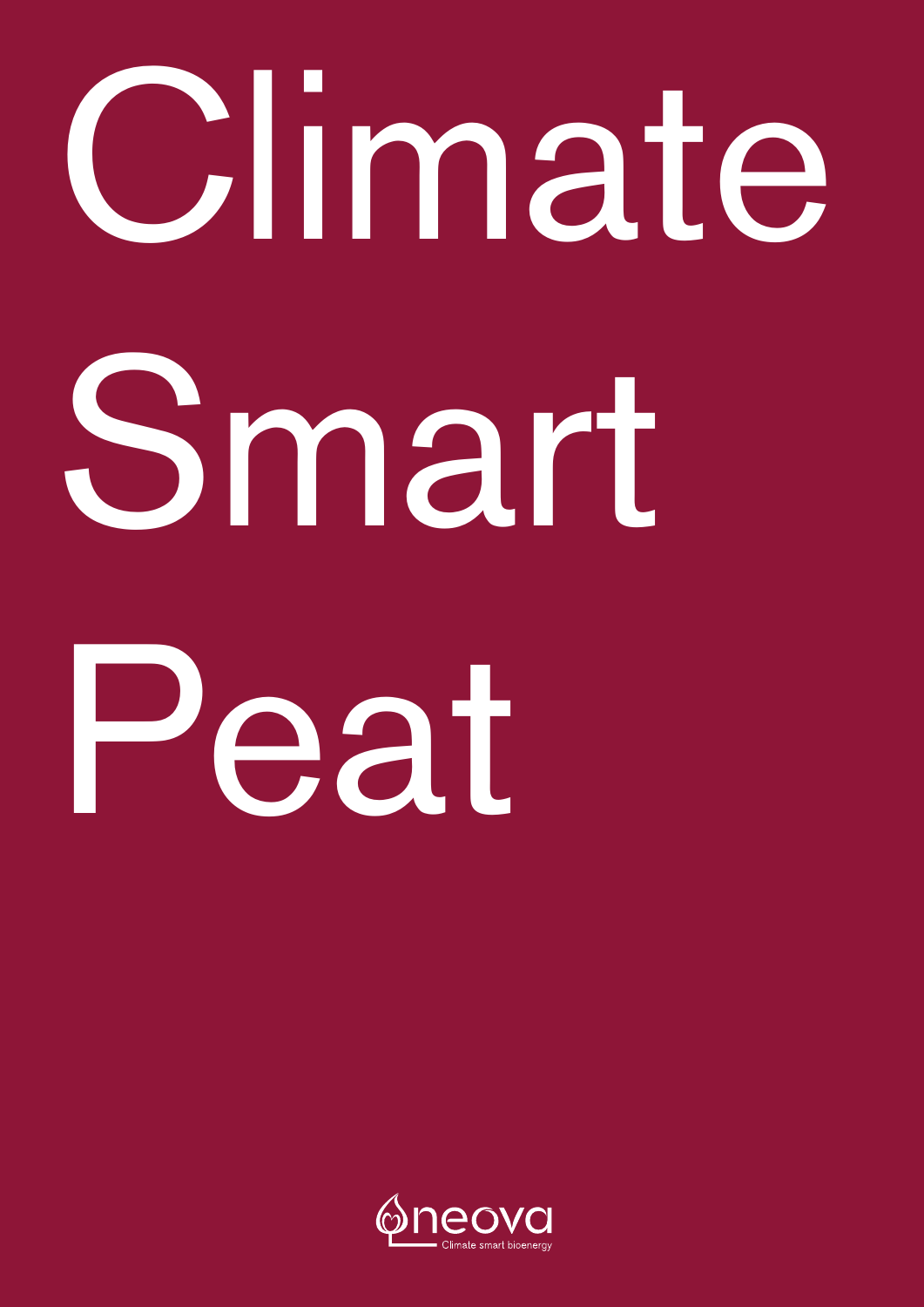

# It is about time we look at peat as a biofuel - for the environments sake!

New research into peat and peat lands shows that drained peat lands are leaking huge amounts of carbon dioxide into the atmosphere. Of no use. The leakage is so large that it exceeds the total carbon dioxide emissions from all domestic traffic in Sweden. It is a problem and we have the solution. By harvesting the renewable resource - peat from drained peat lands - we see to that it can come to good used.

#### Peat grow

Peat is formed by soil becoming saturated with water or by lakes overgrowing. Parts from plants that are on the ground and parts from plants added to the ground will degrade under moist conditions with a low oxygen content, or in some cases, under conditions which are totally deprived of oxygen. The plant parts form a layer of peat that spreads and covers the underlying mineral soil. When the peat depth exceeds 30 cm, the term "peat land" is used to describe the land surface.

### Material with a great variety of uses

Peat is used as fuel in district heating plants, it is a component in garden soil mixtures, it can be made into active carbon, it is used in water filters and it can be refined into biofuel for cars, trucks and busses. When peat is used in district heating plants it eliminates the need for adding sulfur to keep the boiler clean (since it is naturally occurring in peat). Peat also raises the efficiency in district heating plants when combined with wood fuel.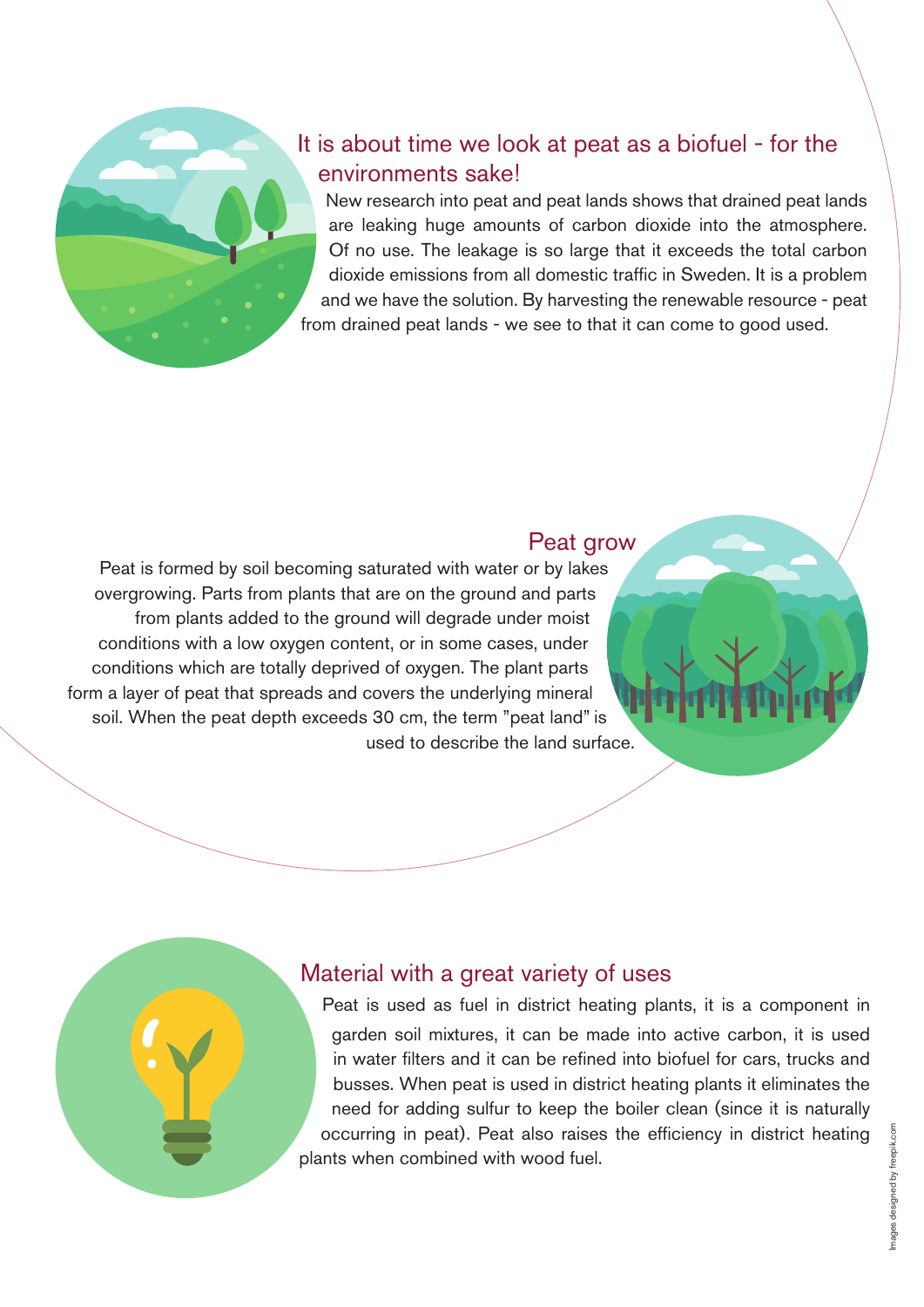## Creating healthy and sustainable land areas

When harvesting of peat has come to an end the land area is given back to nature after it has been restored. All of our harvested peat lands goes through a post treatment process in which it is turned into healthy forests, wetlands or a combination of both. With our post treatment the land can once again start to bind carbon from the atmosphere and the leak cease.

#### Renewable peat

Are you also under the impression that peat is renewable? Good. Peatlands in Sweden grow at a rate much greater than the overall harvest and usage. That is how we want to keep it  $-$  it is a sensible and sustainable part of a responsible peat industry.

#### Count with peat in your year-end climate closing

The short story is that when we harvest peat we also eliminate a leak of harmful greenhouse gases and prepare land area for post treatment. In your year-end climate closing report, you have the option to subtract the prevention of greenhouse gas emissions from leaking peatlands in relation to your use. If you are unsure about the numbers, contact us and we will help.